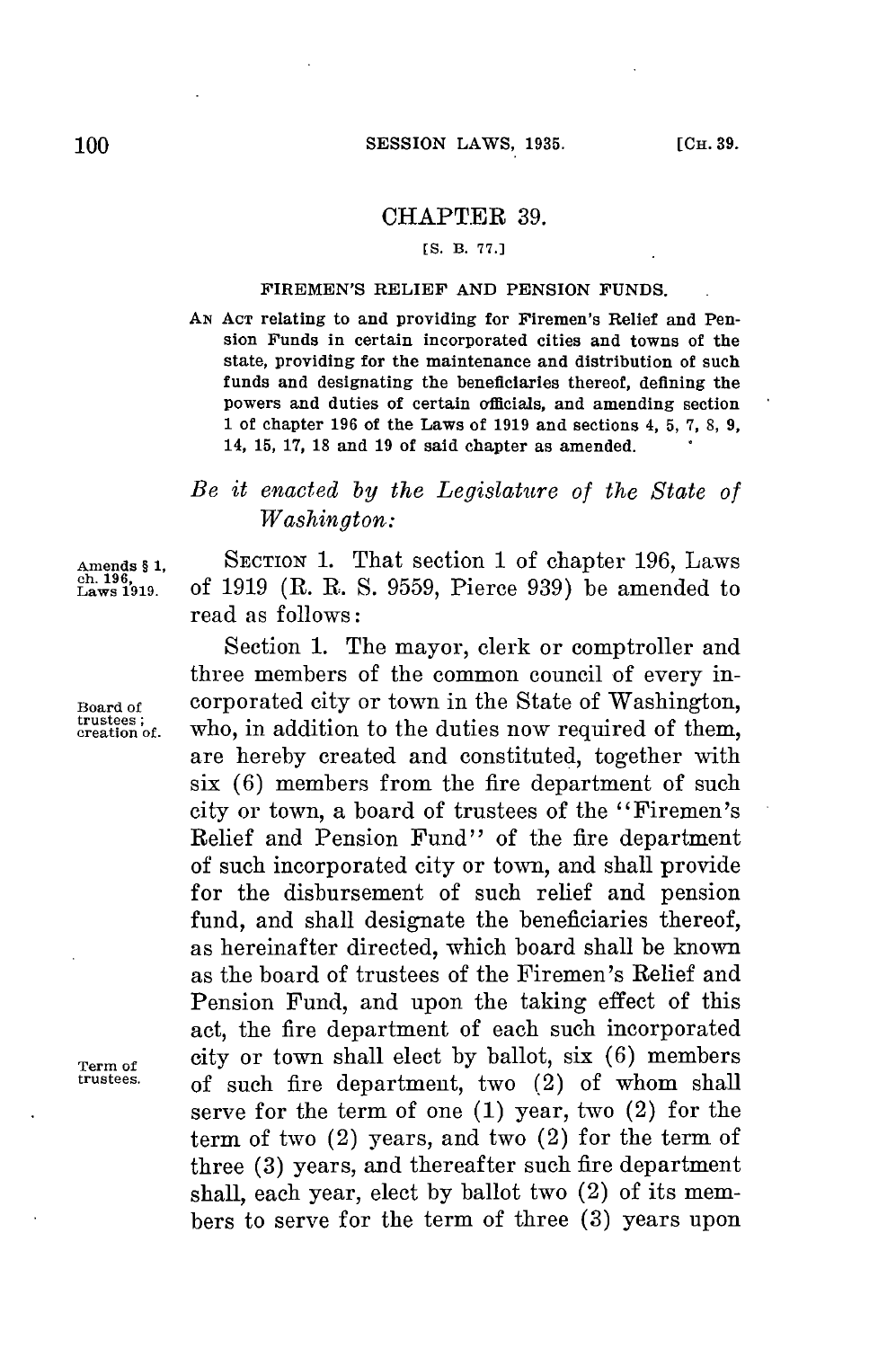said board of trustees: *Provided*, That in incorpor-cities and<br>ated sities and terms large in the same is there (3) <sup>towns having</sup> ated cities and towns having no council three (3) <sup>towns havi</sup> persons holding office therein, other than the mayor and clerk, shall be elected as trustees of the Firemen's Relief and Pension Fund of such city or town by the other members of the board of trustees:  $Pro-$  **Cities and** *vided further*, That in incorporated cities or towns  $\frac{\text{town}_{\text{non}}}{\text{tanh} + \text{c}}$ having not more than six (6) paid firemen, such fire-  $\frac{\text{than six}}{\text{firemen}}$ . men together with the aforesaid city officials shall constitute the board of trustees until such time as the said members of the department shall exceed **six (6)** whereupon the departmental members of the board shall be elected and hold their membership on the board as herein above provided: *Provided fur-* **Present**<br>*ther* That the board of trustees of said fund now trustees act *ther,* That the board of trustees of said fund, now  $\frac{\text{truses act}}{\text{until end of}}$  acting in any city or town shall continue to set  $\text{refil}$  term. acting in any city or town shall continue to act until their term has expired: *And provided further*, This Not apply act shall not apply to any city or town where no paid departments. fire department is maintained.

**SEc.** 2. That section 4 of chapter **196,** Laws of **Amends § 4, ch. 196, Laws 1919,** as amended **by** section 2 of chapter **86,** Laws of **of 1929. 1929** (R. R. **S. 9562,** Pierce 942) be amended to read as follows:

Section 4. Whenever any person, at the time of taking effect of this act, or thereafter, shall have  $R_{\text{etired with}}$ been duly appointed and have served honorably for a period of twenty (20) years, or more, and shall have reached the age of fifty-five **(55)** years, or who has served honorably for twenty-five **(25)** years or more as a member in any capacity of the regularly constituted fire department of any such city or town which may be subject to the provisions of this act, the board shall be empowered to order and direct that such person may be retired from such fire department, and the board shall retire any member so entitled as hereinabove provided for, upon his written request for same, and such member so retired shall be paid from such fund a monthly pension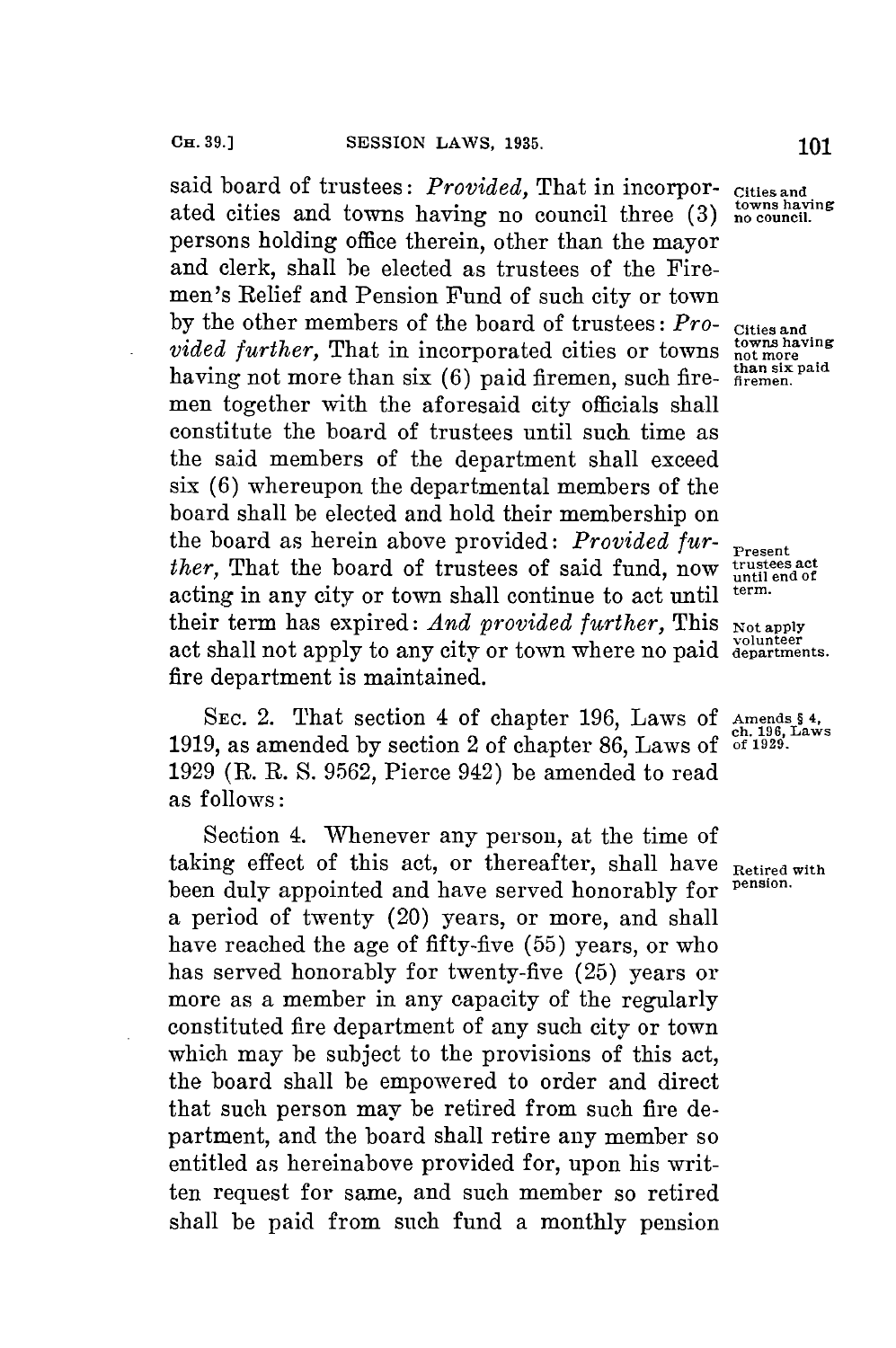go to **minor**

which shall be equal to fifty **(50)** per cent of the amount of salary attached to the rank held **by** such **Maximum** retired member at the date of such retirement: *Provided*, That no monthly pension allowed any member of the fire department working in any capacity of the regularly constituted fire department of any city or town which may be subject to the provisions of this act, shall exceed the amount of one hundred twenty-five **(\$125.00)** dollars per month: *Provided* Deductions *further,* That the auditor; city comptroller or officer from salary. whose duty it is to draw warrants, in making out warrants for the monthly salaries shall not deduct or withhold any part or percentage from any member's salary in excess of the amount deducted or withheld from the maximum salary rate on which the amount not exceeding one hundred twenty-five **(\$125.00)** dollars the monthly pension is based. **Death of** Upon the death of any such retired member the **pensioner, widow to** amount of the pension which he would have received wife for **had he lived, shall be paid to his widow**, if such  $\frac{1}{2}$  is the state of  $\frac{1}{2}$  is the state of  $\frac{1}{2}$  is the state of  $\frac{1}{2}$  is the state of  $\frac{1}{2}$  is the state of  $\frac{1}{2}$  is the state of  $\frac{1$ **5 years.** widow was his wife five years prior to the time of his retirement: *Provided,* This five **(5)** year period of wifehood shall not apply when the marriage was consummated prior to the taking effect of this act, such payment to be made to such widow during her **Pension to** life, or until she shall again marry; if there be no **children if** such widow, then such payment shall be made to his **no widow.** minor child or children until such child or children shall have arrived at the age of eighteen **(18)** years, or shall prior thereto have married. The terms "member of the fire department" and "fireman" shall be deemed and held to include members of any police and fire alarm system whose time is occupied jointly in connection with the police and fire alarm systems **of** any city.

Amends § 5, **SEC. 3. That section 5 of chapter 196, Laws of the Sec. 3. <b>All Section 5** of chapter **86** Laws of **1929. 1919,** as amended **by** section *3,* chapter **86,** Laws of **1929** (R. **R. S. 9563,** Pierce 943) be amended to read as follows: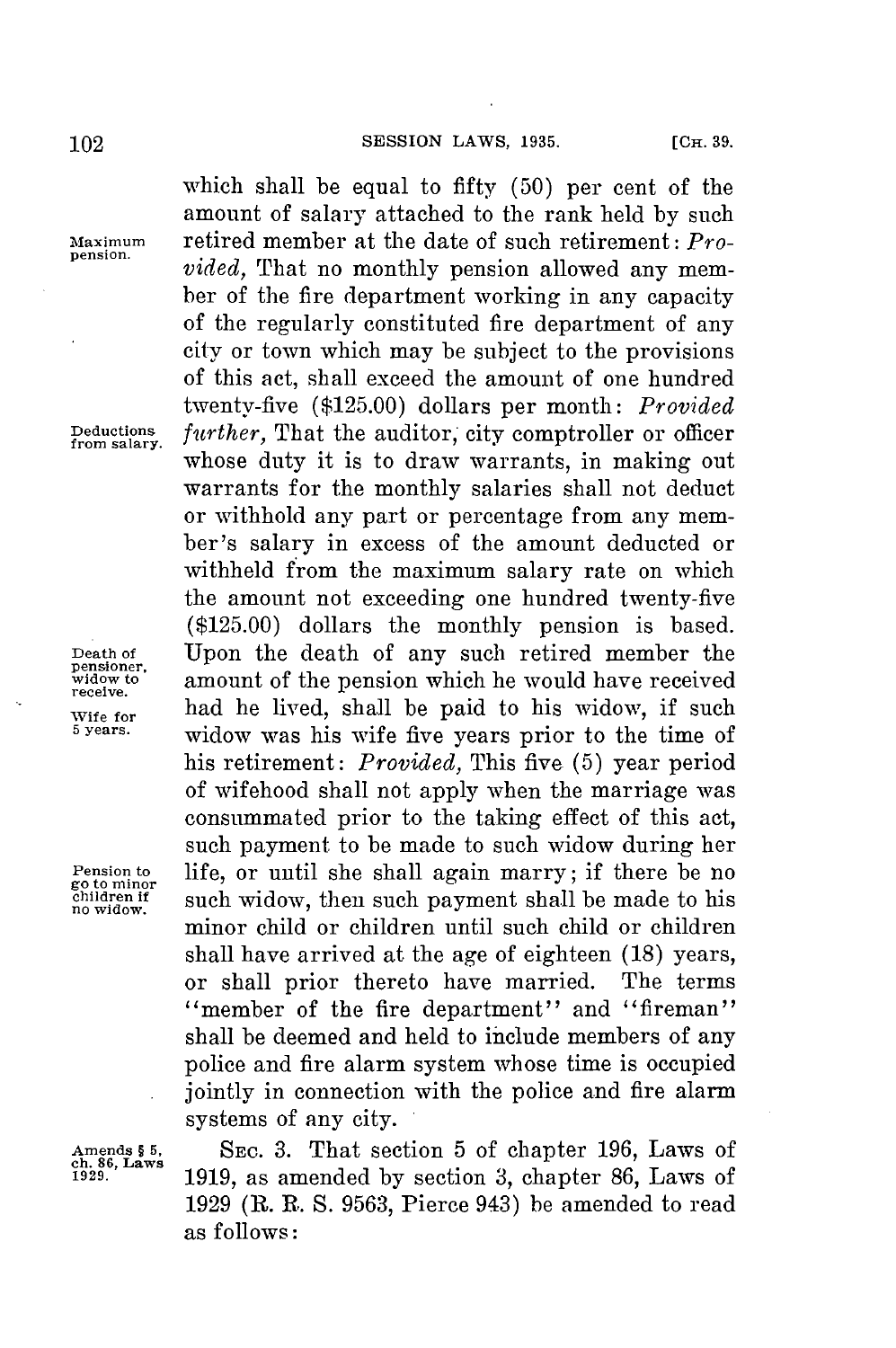Section **5.** Whenever any person, when serving in any capacity as a member of the regularly constituted fire department of any such city or town, shall become physically or mentally disabled while **Disabled in** in the performance of, or the result of his duty or  $\frac{\text{line of duty}}{\text{line of duty}}$ duties as defined in this act, said board of trustees may, upon his written request, or without such request if it deems it for the good of said fire department, retire such person from active service, and if so retired, shall order and direct that he shall be paid from such fund a monthly pension which shall **Pension.** be equal to fifty **(50)** per cent of the amount of salary attached to the -rank held **by** such retired member immediately preceding such retirement, but not to exceed one hundred twenty-five **(\$125.00)** dollars per month: *Provided,* That whenever such **Pension** disability shall cease such pension shall cease and such retired person shall be restored to active service in the same rank he held at the time of his retirement: *Provided further,* Upon the death of any member so retired the amount of pension which he **Upon death** would have received had he lived shall be paid to <sup>ension paid</sup> would have received had he lived shall be paid to his widow, if such widow was his wife at the time of criminary his retirement, such payment to be made to such widow during her life as hereinafter provided, or if there be no such widow, then such payment shall be made to his minor child or children until they shall have reached the age of eighteen years: *Pro-*<br>vided further, If any such widow, or child or chil- Pension shall dren shall marry, then such person so marrying marriage of shall thereafter receive no further pension from said minor. fund.

**SEC.** 4. That section **7** of chapter **196,** Laws of **Amends § 5, 1919,** as amended **by** section **5,** chapter **86,** Laws of **1929.'** <sup>L</sup> **1929** (R. R. **S. 9565),** (Pierce 945) be amended to read as follows:

**Hospitaliza-** Section **7.** Whenever any member of the fire de- **tion expenses of injured** partment of any city or town shall, on account of **member.**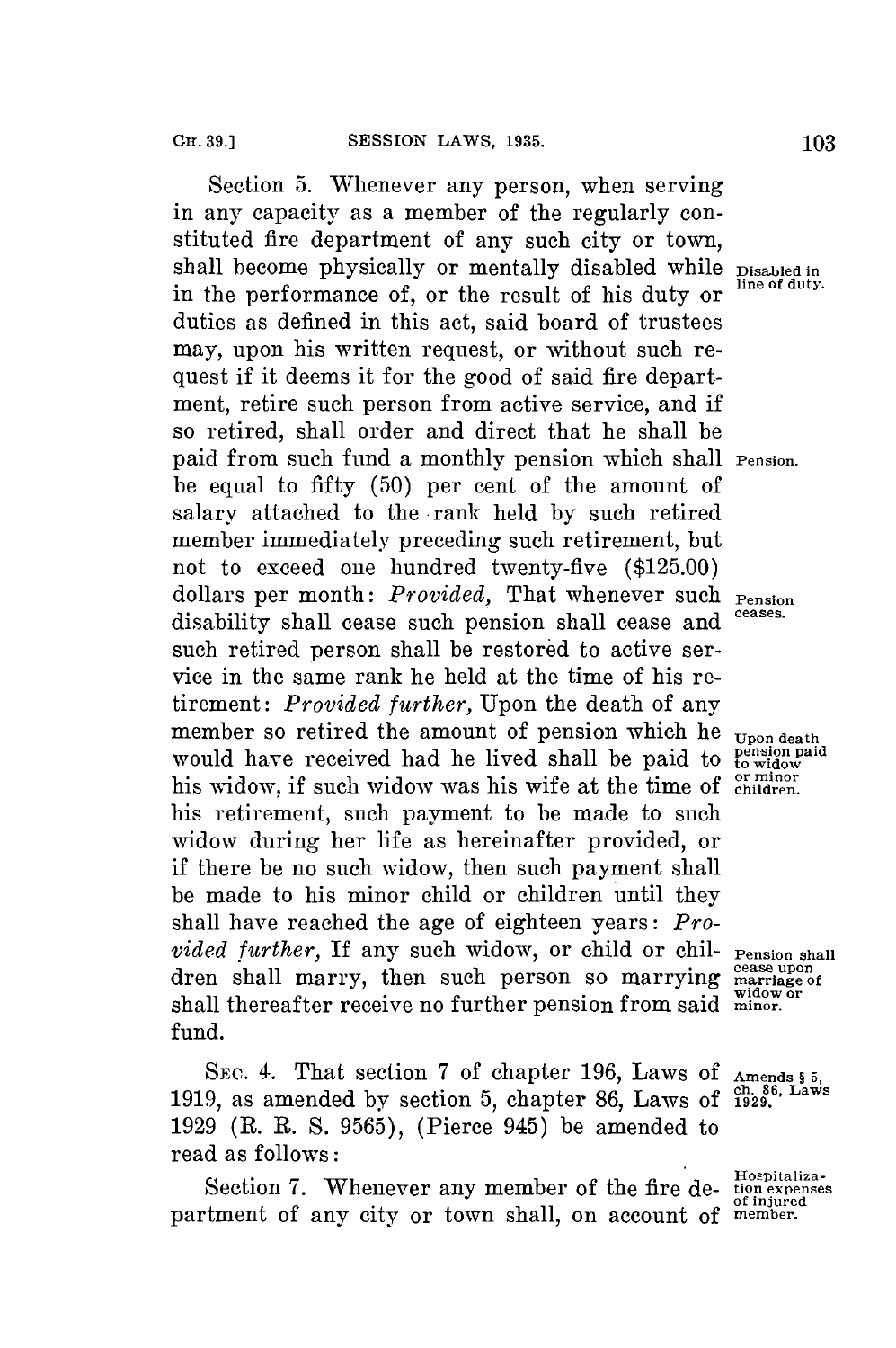temporary physical disability, in consequence of the performance of his duty or duties, as defined in this act, be confined to any hospital or to his bed, or unable to perform his duties as such member on account of such temporary disability, and shall require nursing and medical care, the board of trustees shall provide a professional nurse and pay all necessary hospital and professional nursing expenses of **Salary shall** such member out of the said fund; the salary of such member shall continue and be paid as other salaries are paid, while he is necessarily confined to such hospital or bed, or unable to perform his duties as a fireman on account of such temporary disability, for a period of not exceeding six months, after which period the other provisions of this act shall **Power to** apply. If, however, the pension fund physician after **memher.** an examination, shall decide the member will be incapacitated **for** a period extending beyond six months, then, in that event the board shall have the power and authority to retire such member after the first month: *Provided,* That in case of disability as herein defined, disabling the member, he shall receive his full salary for the period of six months even though such member is sooner retired; and after six months the provisions of section **5** shall apply. *Provided,* If a member shall become tem-**Shall apply** porarily disabled on account of sickness as the result of the performance of his duties as herein defined, he shall be entitled to the benefits and be governed **by** the provisions in case of his disability **by** injury, except he shall not be entitled to or receive any compensation for the first five **(5)** days of any such sickness; after such period of five **(5)** days his salary shall continue for a period not exceeding six **(6)** months, after which the other provisions of this act shall apply.

**Amends § 6, SEC. 5.** That section **8** of chapter **196,** Laws of **ch. 86, Laws of 1929. 1919,** as amended **by** section **6,** chapter **86,** Laws of

**continue;** not to ex-<br>ceed six<br>months.

**retire such**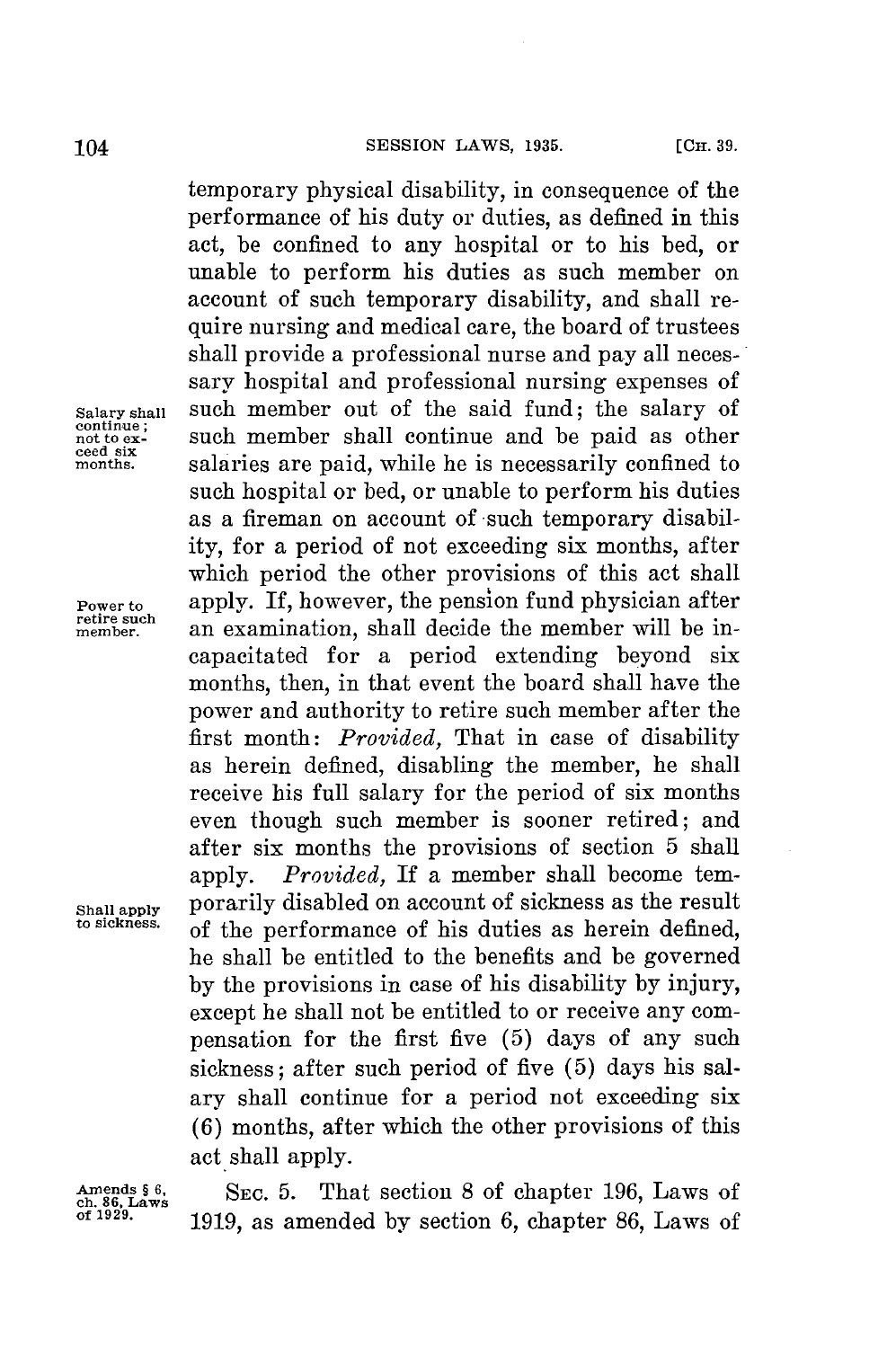**1929** (R. R. **S. 9566,** Pierce 946) be amended to read as follows:

Section 8. Whenever any member of the fire **If killed**;<br>department of any city or town shall lose his life, get pension. or die from direct result of injuries received while in the performance of his duty or duties as herein defined, or shall die while eligible to retirement from such fire department on account of years of service, and shall not have been retired under the provisions of this act, and shall leave a widow, who was his wife at the time he received the injuries from which he died, or child or children under the age of eighteen years, then, upon satisfactory proof of such facts made known to the board of trustees, said board shall order and direct that a monthly pension, which shall be equal to **fifty (50)** per cent of the amount of salary attached to the rank held **by** such deceased member at the time of his death, but not exceeding one hundred twenty-five (\$125.00) dollars **Not to**<br>per month, shall be paid to his widow during her  $\frac{8 \text{200}}{3125.00}$ life, or if there be no such widow, then to his minor month. child or children until they shall have reached' the age of eighteen years, and if there be no such widow, child or children then to his parents or either of them if it be proven to the satisfaction of the board of trustees that said parents or either of them were dependent upon said son for their support at the time of his death: *Provided,* If such widow, child or children or said parents shall marry, then such Marriage person so marrying shall thereafter receive no fur- **pension**. ther pension from said fund.

**SEC. 6.** That section **9** of chapter **196,** Laws **of Amends § 7, ch. 86, Laws 1919,** as amended **by** section **7,** chapter **86,** Laws of **of 1929. 1929** (R. R. **S. 9567,** Pierce 947) be amended to read as follows:

Section **9.** Whenever any member regularly and actively employed in the fire department of such city or town shall, after four (4) years of service in

exceed<br>\$125.00 per

annuls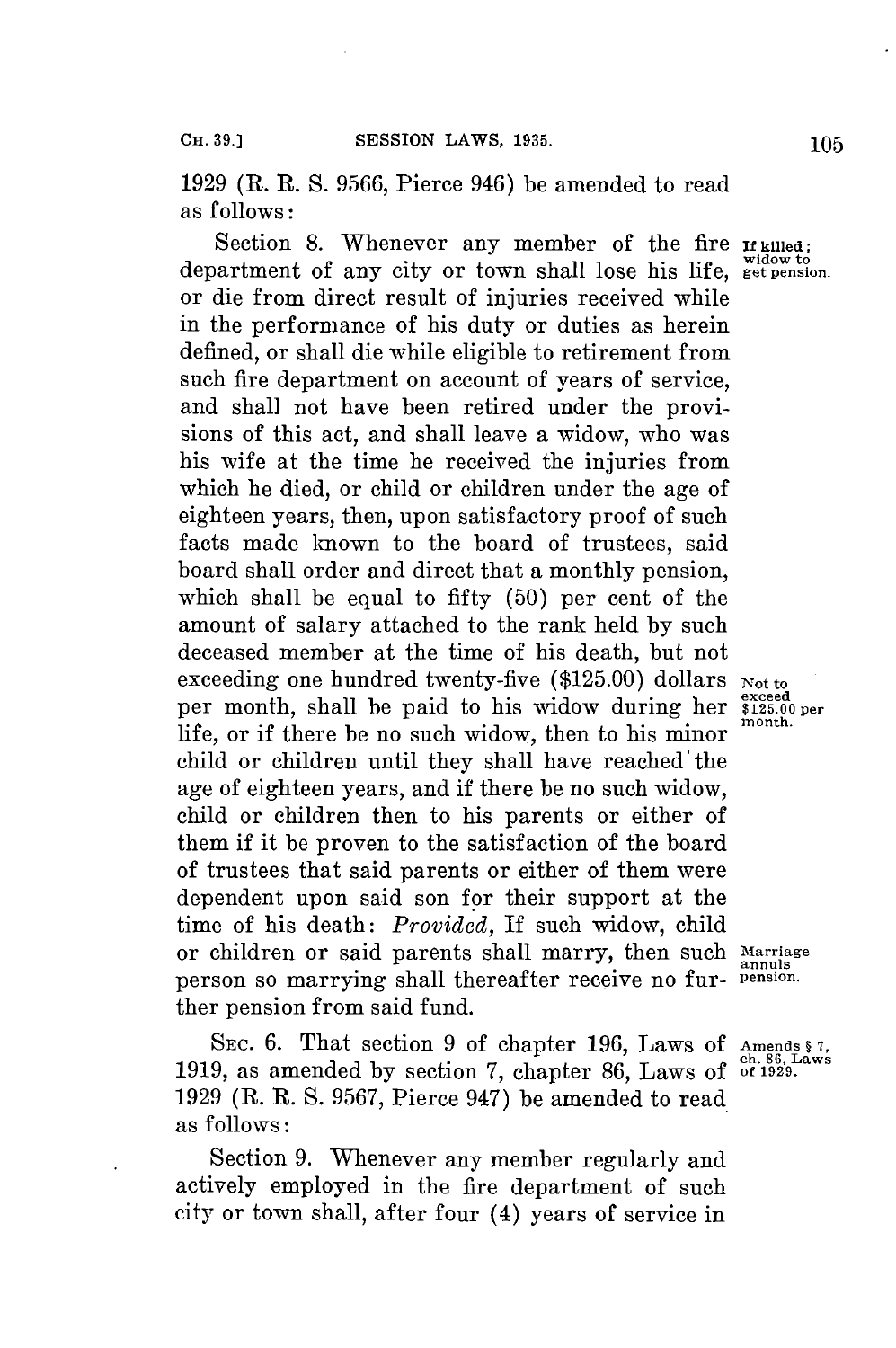**causes after**  4 years ser-<br>
vice ; widow<br>
may receive

**Death from** said fire department die from natural causes, or **natural** injury not caused in the performance of his duty vice; widow or duties as herein defined, and for which no pension is provided for in this act, and who has not been retired **for** length of service or disability prior to his death, then in that event his widow, if she was his wife at the time he was stricken with his last illness. or at the time he received the injuries from which he died; or if there be no such widow, then his child or children under eighteen years of age, or if there be no such widow, child or children, then to his parents, or either of them if it be proven to the satisfaction of the board of trustees that said parents, or either of them, were dependent upon said son for their support at the time of his death, shall be entitled to the sum of one thousand **(\$1,000.00)** dollars from said fund: *Provided,* In case of death as above stated before four (4) years of service an amount proportionate to the time of service shall be paid to above mentioned beneficiaries: *Provided,* **Option of** If the member at the time of his death had served **cash or pension.** fifteen **(15)** years in the fire department his beneficiaries herein named shall have the option on request to receive said one thousand **(\$1,000.00)** dollar payment or a monthly pension which shall be equal to one-third  $(1/3)$  of the amount of salary attached to the rank **held.by** such member of such fire department at the time of his death, until such time as the beneficiaries shall marry or the child or children become eighteen **(18)** years of age, when the pension shall cease. Whenever a member shall have **Disability** been regularly and actively employed in the fire department of any such city or town for a period of one **(1)** year, or more, and less than fifteen **(15)** years, and shall sustain a permanent disablement rendering him unable to continue his employment in said fire department, which disablement was not caused in the performance of his duty or duties as

**not in line**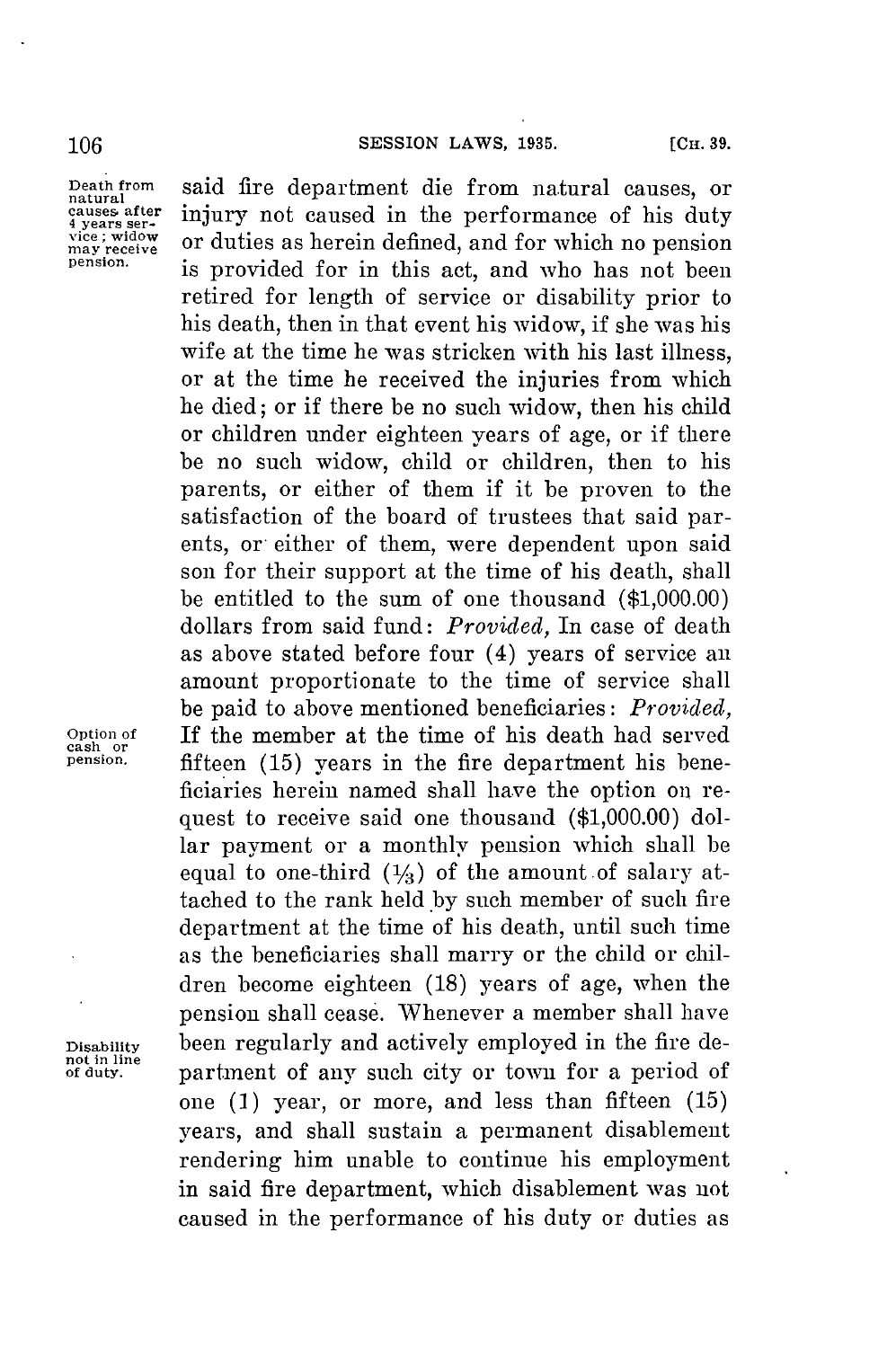herein defined, and **for** which no pension is provided in this act, and who has not been retired for length of service or disability prior thereto, he shall be paid from said fund a sum equal to all sums he has paid into said fund, plus four (4) per cent interest on the amount of such payments; and whenever such member has served in said fire department fifteen **(15)** years or more and shall sustain a disability rendering him unable to continue his employment in said fire department, which disablement was not caused in the performance of his duty or duties as defined in this act, he shall be retired and be paid a pension from said fund which shall be equal to onethird  $(1/2)$  of the salary attached to the rank held **by** such member in said department at the time he suffered his disability. Upon the death of any member so retired the amount of pension which he would have received had he lived shall be paid to his widow, if such widow was his wife at the time of his retirement, such payment to be made to such widow during her life, or until she shall again marry; or if there be no such widow then such pension shall be paid to his minor child or children until they shall have reached the age of eighteen **(18)** years or shall sooner marry: *Provided,* That whenever such disability shall cease, such pensioner shall be restored to active duty in the rank held **by** him at the time of his retirement, and such pension herein provided for shall cease.

**SEC. 7.** That section 14 of chapter **196,** Laws **of Amends 1919, as amended by section 11 of chapter 86, Laws** of **1929 (R.** R. **S. 9572,** Pierce **952)** to be amended to **1929.** read as **follows:**

Section 14. There is hereby created in the treasury of every city and town now or hereafter coming **Creation**<br>under the provisions of this act a fund to be known of fund. under the provisions of this act a fund to be known **of fund.** as the "Firemen's Relief and Pension Fund" which shall consist of all bequests, fees, gifts, emoluments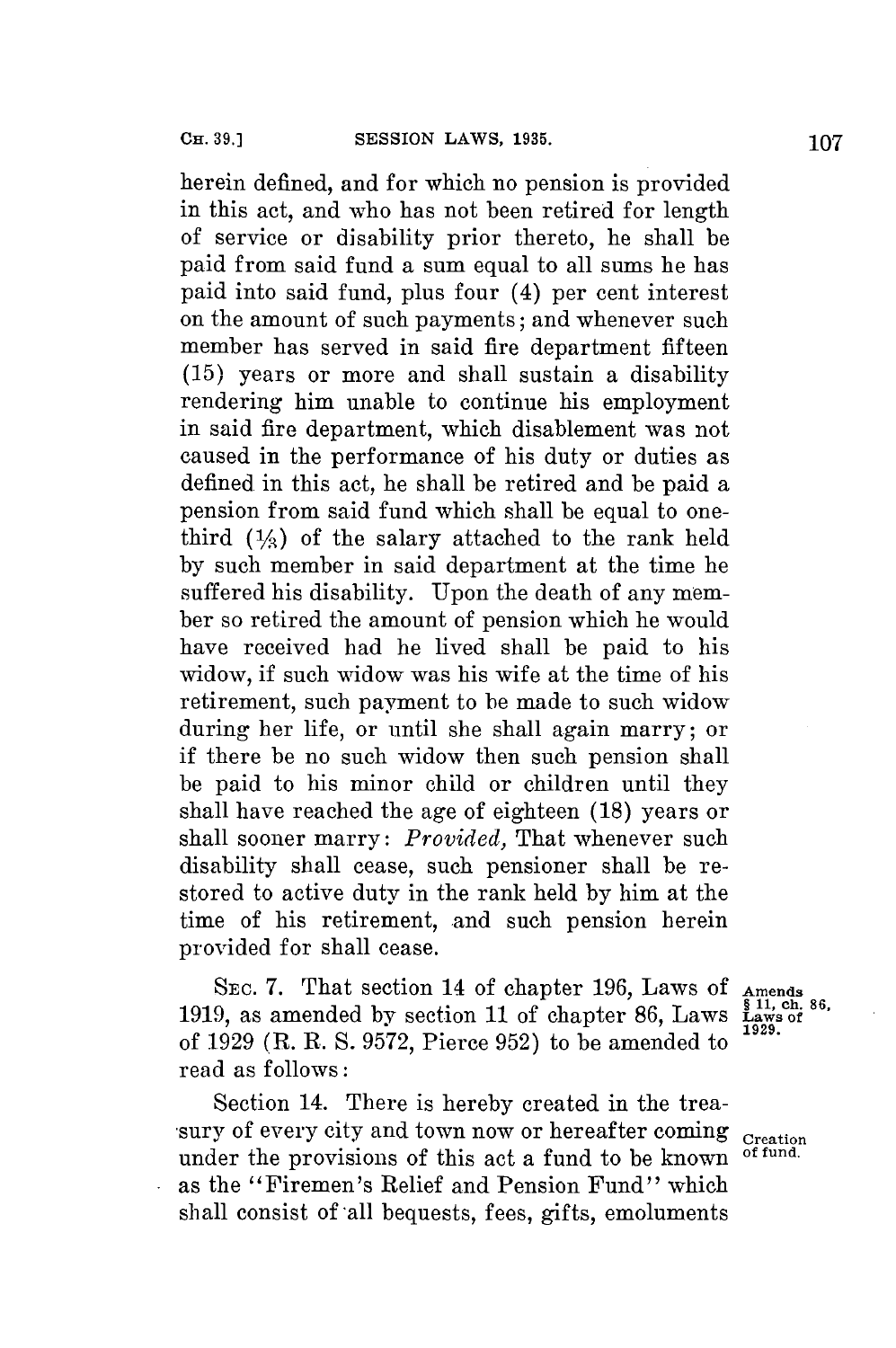or donations given or paid to such fund, or any of its members, except as otherwise designated **by** the donor, and a monthly fee which shall be paid into the fund **by** each member of said fire department, including substitutes and temporarily appointed members, amounting to not less than two (2) per cent or more than four (4) per cent of his regular monthly salary, the exact percentage to be determined as hereinafter provided, the proceeds of the tax levy as provided for in this act, forty-five (45) per cent of all moneys received **by** the state from tax on fire insurance premiums, and the interest on investment of any portion of said fund. The moneys **Appropria-** appropriated **by** the legislature of the State of Washington shall be and are allocated to the several cities and towns now or hereafter coming under the provisions of this act, in proportion to the number of paid firemen in such city or town, to be ascertained in the manner following:

> The secretary of the Firemen's Relief and Pension Fund board of trustees of each city and town now or hereafter coming under the provisions of **Shall certify** this act shall within thirty **(30)** days after the taking effect of this amendatory act and on or before the fifteenth day of January of each year thereafter certify to the state auditor the number of paid firemen in the department in such city or town. The state auditor shall on or before the first day of March of each year issue and deliver to the treasurer of each and every city or town working or coming under the provisions of this act his warrant on the state treasurer payable from such legislation appropriation for the amount then due such city or town, and the treasurer of each such city or town shall place the amount thereof to the credit of the Firemen's Relief and Pension Fund of such city or town.

**annually paid firemen.**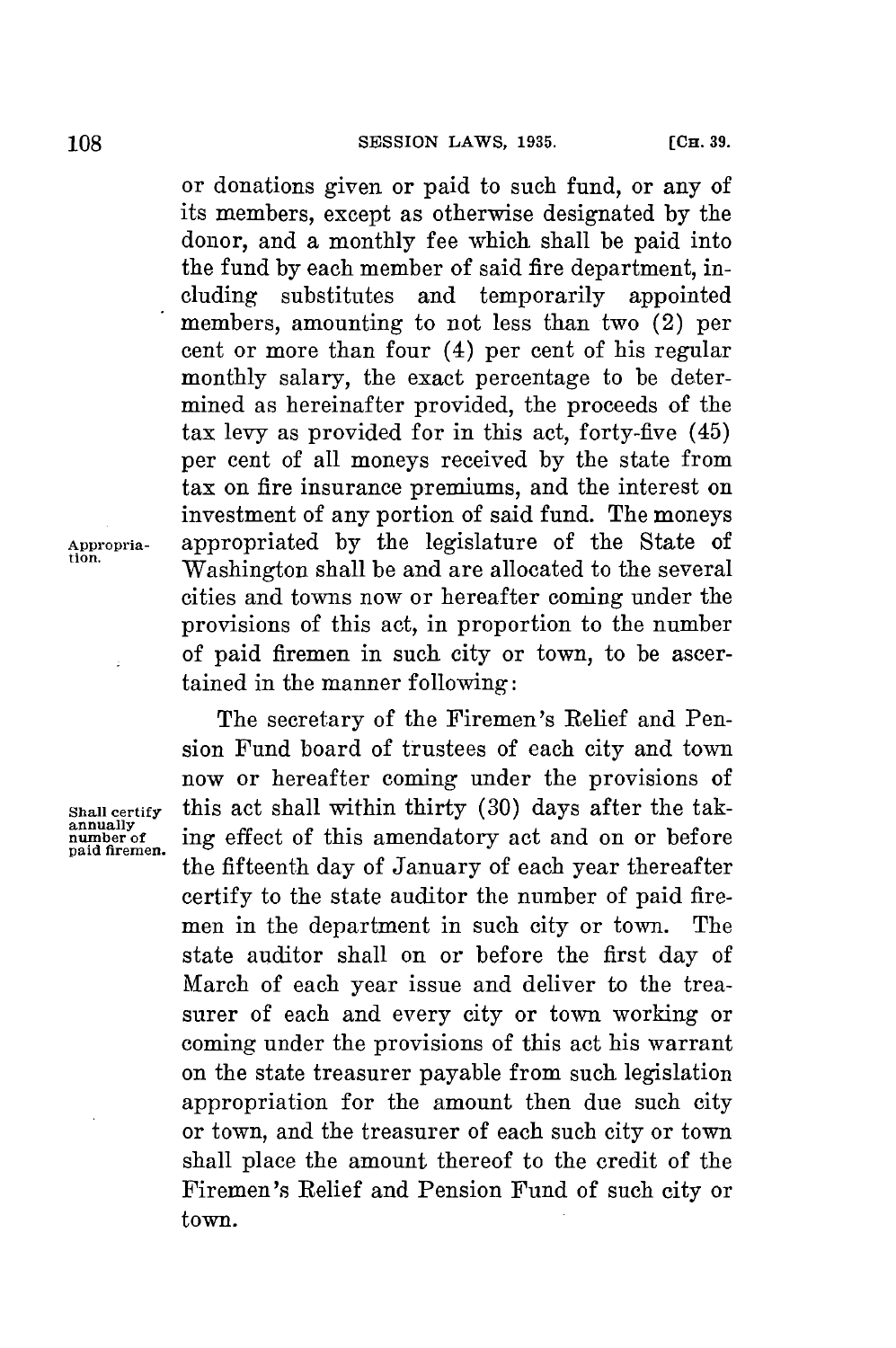SEC. 8. That section 15 of chapter 196, Laws of Amends § 1, 1919, as amended by section 12, chapter 86, Laws of Laws 1933. **1929** and **by** section **1,** chapter **132,** Laws of **1933** (R. R. **S. 9573,** Pierce **953)** be amended to read as **follows:**

Section **15.** The city council or city commissioners of each city or town are hereby authorized and empowered to, and shall, when requested in City may writing by two-thirds of the members of said board of trustees of the Firemen's Relief and Pension Fund, at the same time other levies of taxes are made as provided **by** the charter or laws, and in addition to the levy authorized **by** the charter or laws, levy a tax for the amount estimated to be required **by** the pension fund board of trustees, not to exceed one **(1)** mill on each dollar of the assessed **Not to** valuation of the property in such city or town not **mill.** exempt from taxation, which taxes shall be credited to the Firemen's Relief and Pension Fund. Should the amount in the fund at any time be exhausted by unforeseen circumstances, the board of trustees **Trustees** shall be empowered to obtain a loan from the gen- money. shall be empowered to obtain a loan from the general fund or any other fund available or budget allowance of such city or town, until the Firemen's Relief and Pension Fund can be replenished and the loan returned to the other fund. The board of trustees **by** a two-thirds **(2/3)** vote shall have power to **Empowered to invest** invest all funds, or any part thereof not required **funds.** for immediate use, in government, county or city bonds, or general obligation warrants of such city, to **be** taken in the name of the Firemen's Relief and Pension Fund of such city or town and deposited in such bank or banks or vaults together with other securities of such city or town; **by** the same vote the board shall have the power to sell and dispose of any securities.

SEC. 9. That section 17 of chapter 196, Laws of Amends \$ 14, **1919,** as amended **by** section 14 of chapter **86,** Laws **1929.**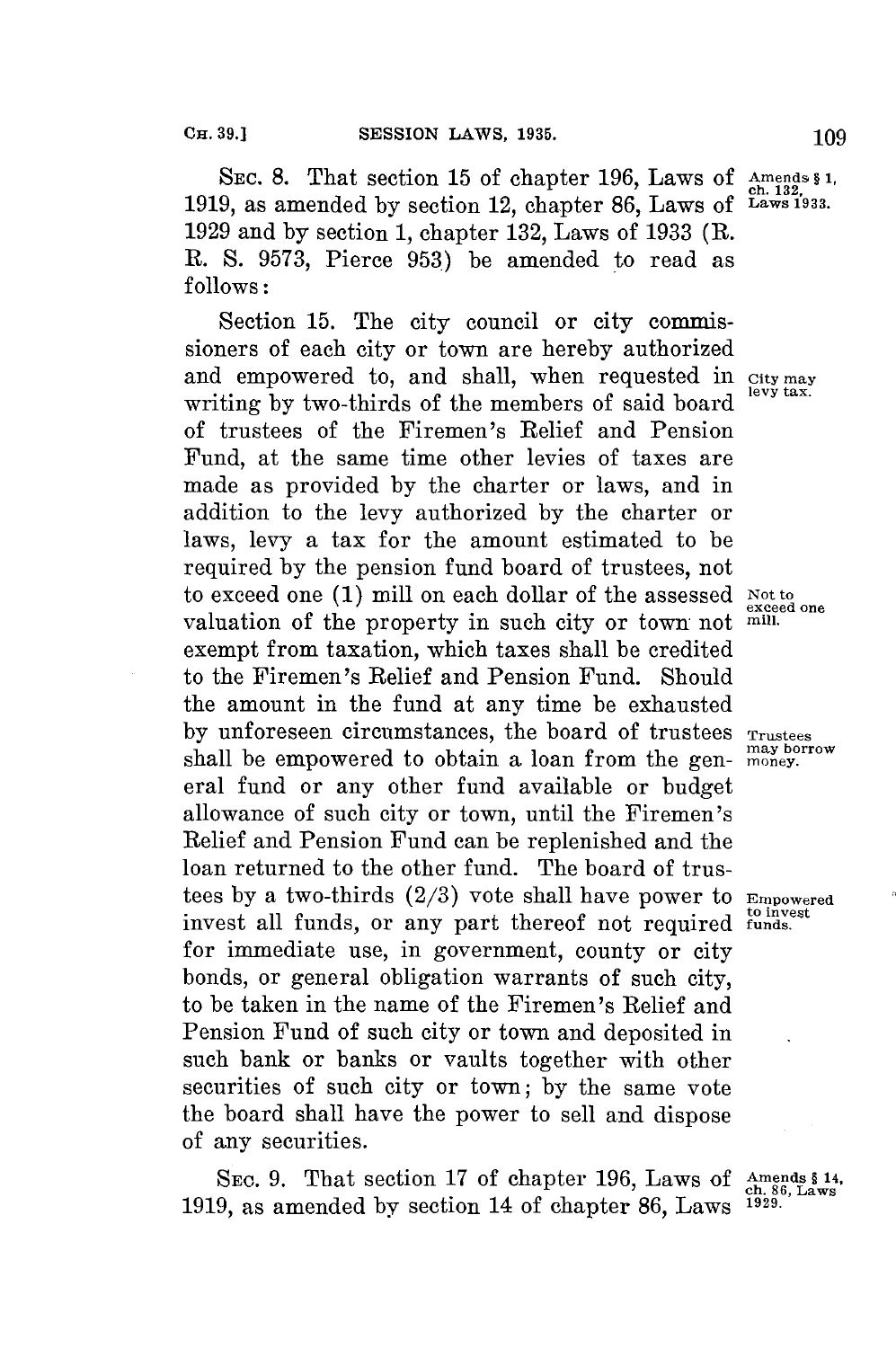of **1929** (R. R. **S. 9575,** Pierce **955)** be amended to read as follows:

or city comptroller, or officer whose duty it is to draw warrants, in making out warrants for the monthly salaries, to deduct and withhold monthly from the salary of each member of the fire department, including substitutes and temporarily appointed members two (2) per cent of such monthly salary during all the time such member may be in the employ of the fire department: *Provided, how-*

levied pursuant to the provisions of section **15** of this act, the following amounts shall be deducted from the monthly salaries of all members of the fire department during the year in which said tax is levied: Two (2) per cent of said monthly salary where the tax levy is less than one-half  $(\frac{1}{2})$  mill on each dollar of assessed valuation of property in such city or town, not exempt from taxation; four (4) per cent of said monthly salary where said tax levy is one-half  $(\frac{1}{2})$  mill or more. It shall be the duty of the auditor or city comptroller to draw a warrant for the full amount so withheld from the firemen's salaries payable to the city treasurer and **by** him credited to the Firemen's Relief and Pension

**Deduction** Section **17.** It shall be the duty of the auditor **from salary..**

**May levy** *ever,* That should the board of trustees of the Fire**tax on salaries.** men's Relief and Pension Fund cause a tax to be

Fund.

**expenses by fund.**

Amends § 15, SEC. 10. That section 18 of chapter 196, Laws of chapter 196, 1 aws of **chapter** 1978. **of 1929. 1919,** as amended **by** section **15,** chapter **86,** Laws of **1929** (R. R. **S. 9576,** Pierce **955** a) be amended to read as follows:

**Funeral** Section **18.** Upon the death of any active or retired member of the fire department, the board of trustees shall appropriate from the fund the sum of two hundred (\$200.00) dollars to assist in defraying the funeral expenses of such member.